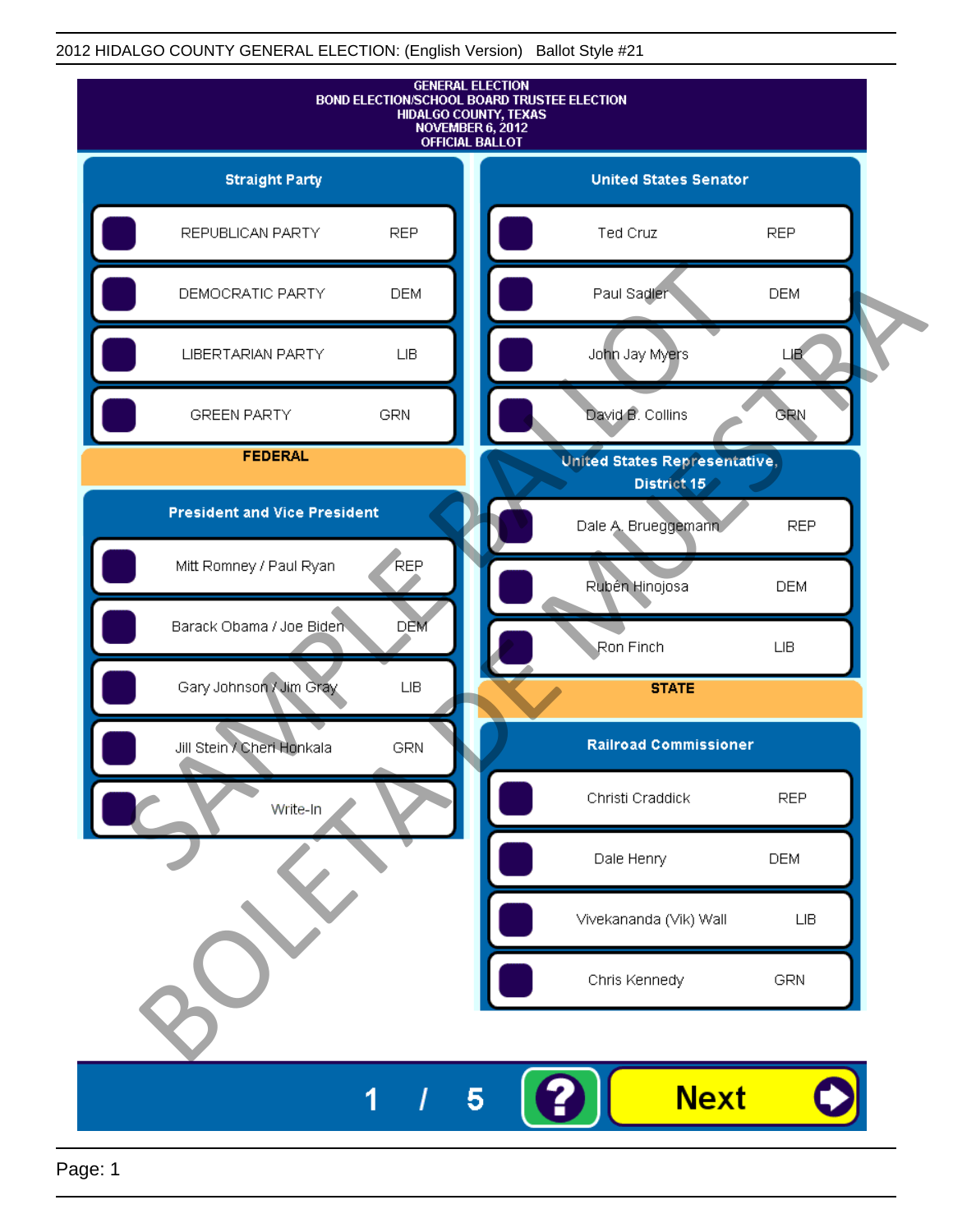

Page: 2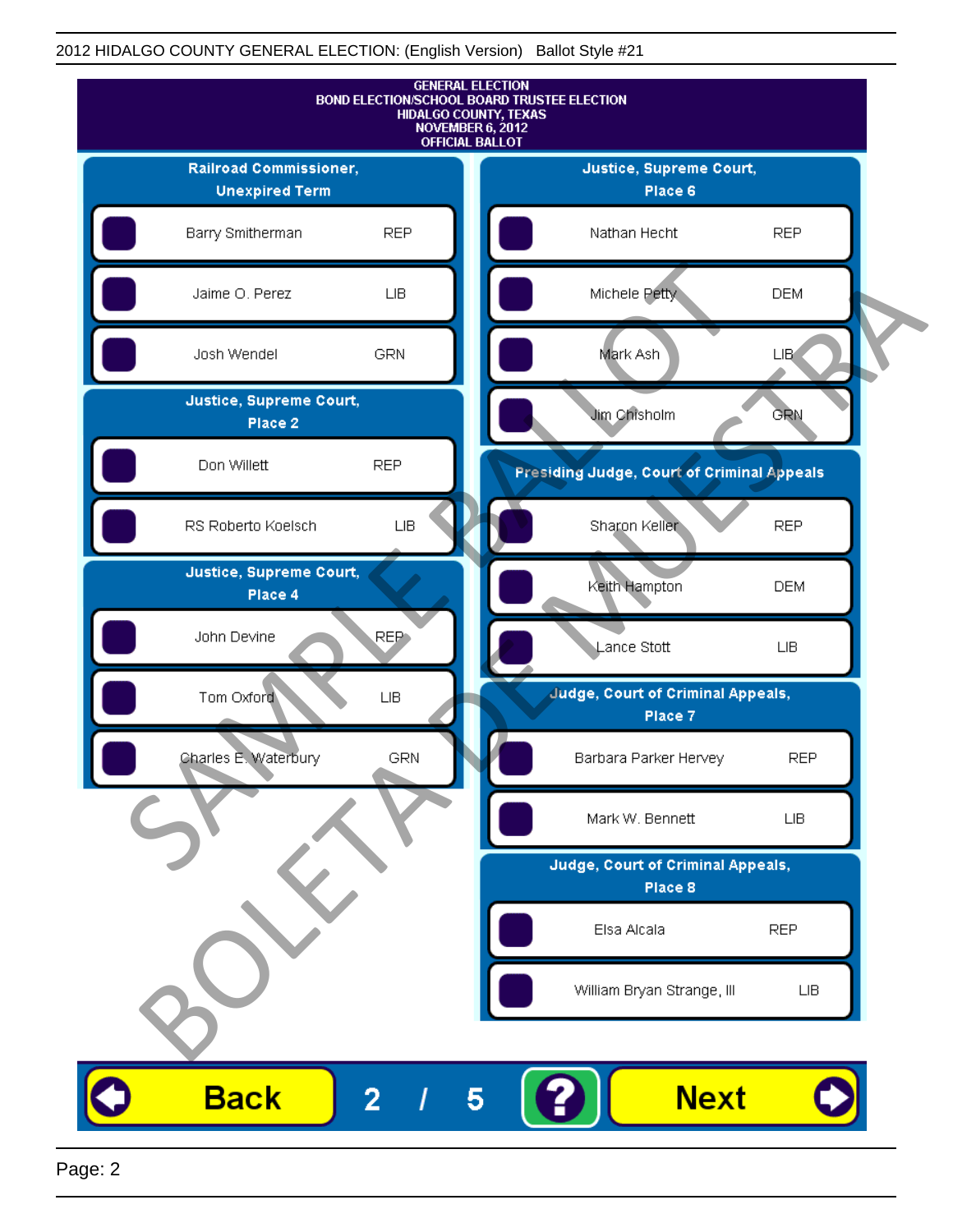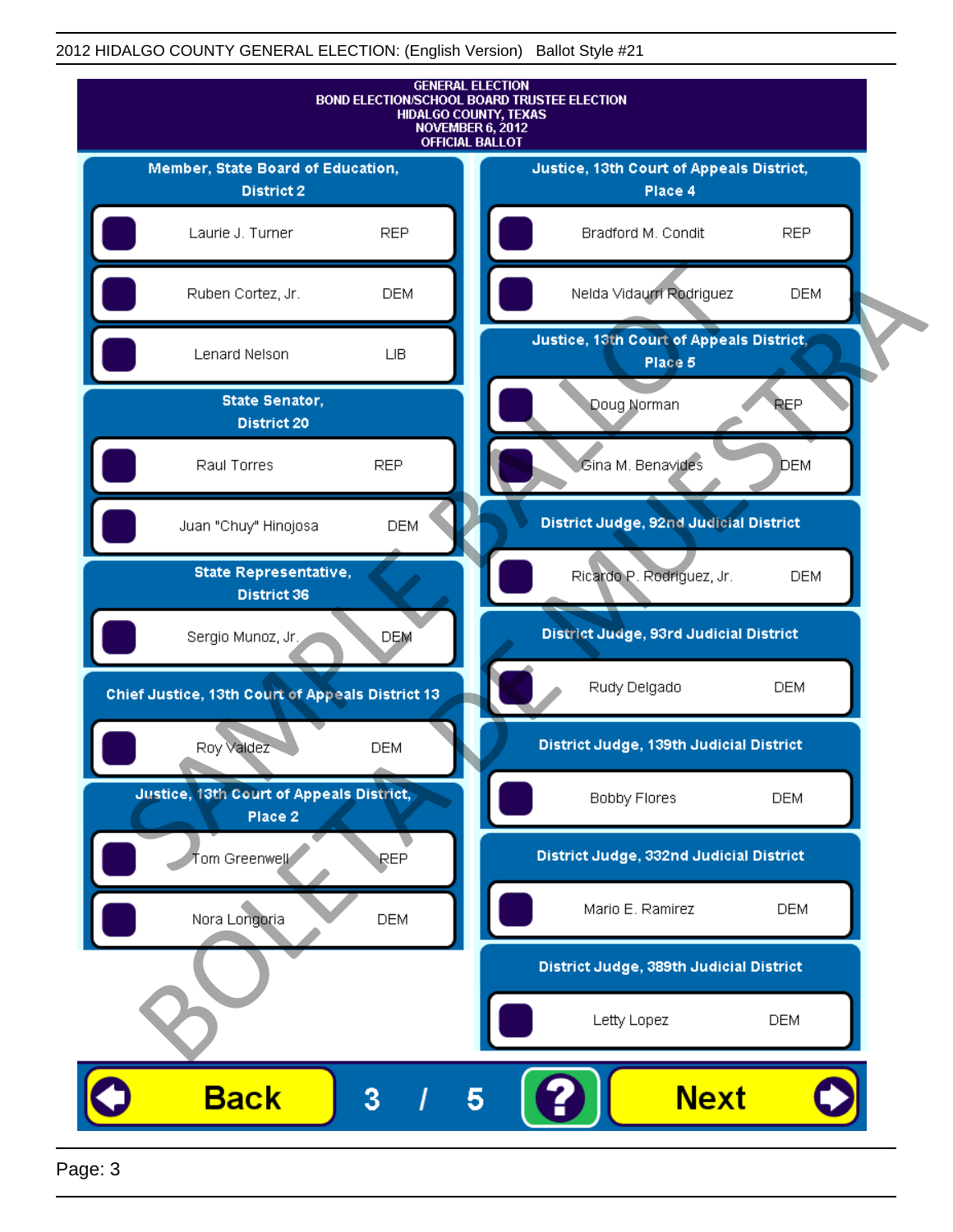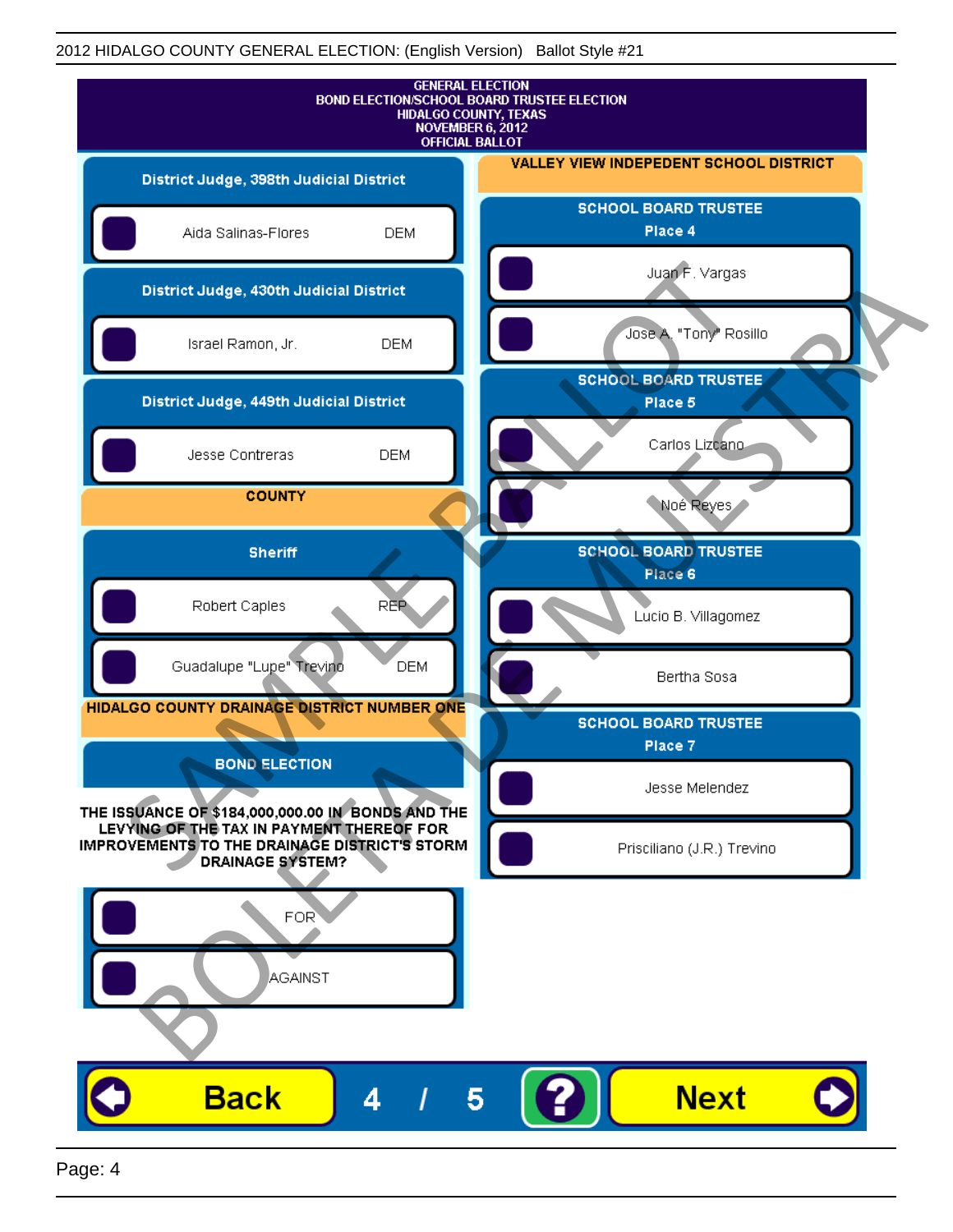## **GENERAL ELECTION** BOND ELECTION/SCHOOL BOARD TRUSTEE ELECTION<br>HIDALGO COUNTY, TEXAS<br>NOVEMBER 6, 2012 **OFFICIAL BALLOT**

Review

#### UNOPPOSED CANDIDATES DECLARED ELECTED

Judge, County Court at Law No. 7 Sergio Valdez (DEM)

County Tax Assessor-Collector

Fall Paul Visitera, Precinct No. 1<br>
County Commissioner, Precinct No. 1<br>
SAC. Cutellar Jr. (DEM)<br>
County Commissioner, Precinct No. 2<br>
Ulattice of the Peace, Precinct No. 2 Place 1<br>
Counter M. "Bobby" Contrers (DEM)<br>
Ulatt County Commissioner, Precinct No. 1<br>
Accounts: A County Commissioner, Precinct No. 3<br>
Use of the Peace, Precinct No. 1<br>
Siste of the Peace, Precinct No. 1<br>
There is a control of the County Commission (DEM)<br>
There is a cont

**Back** 

5

5

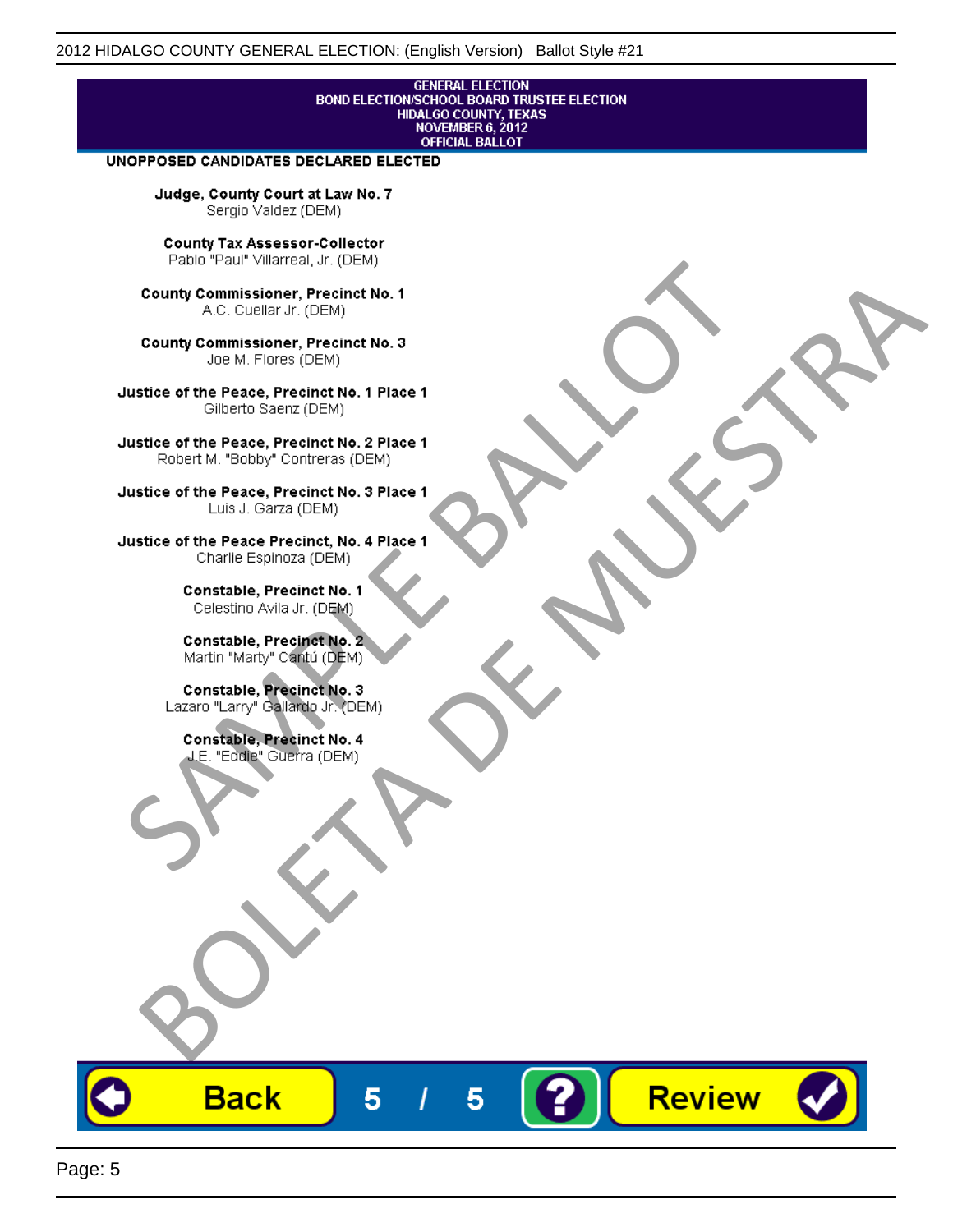# **Summary Ballot Instructions**

Press the candidate name or contest title to return to a contest.

Vote button will light up when

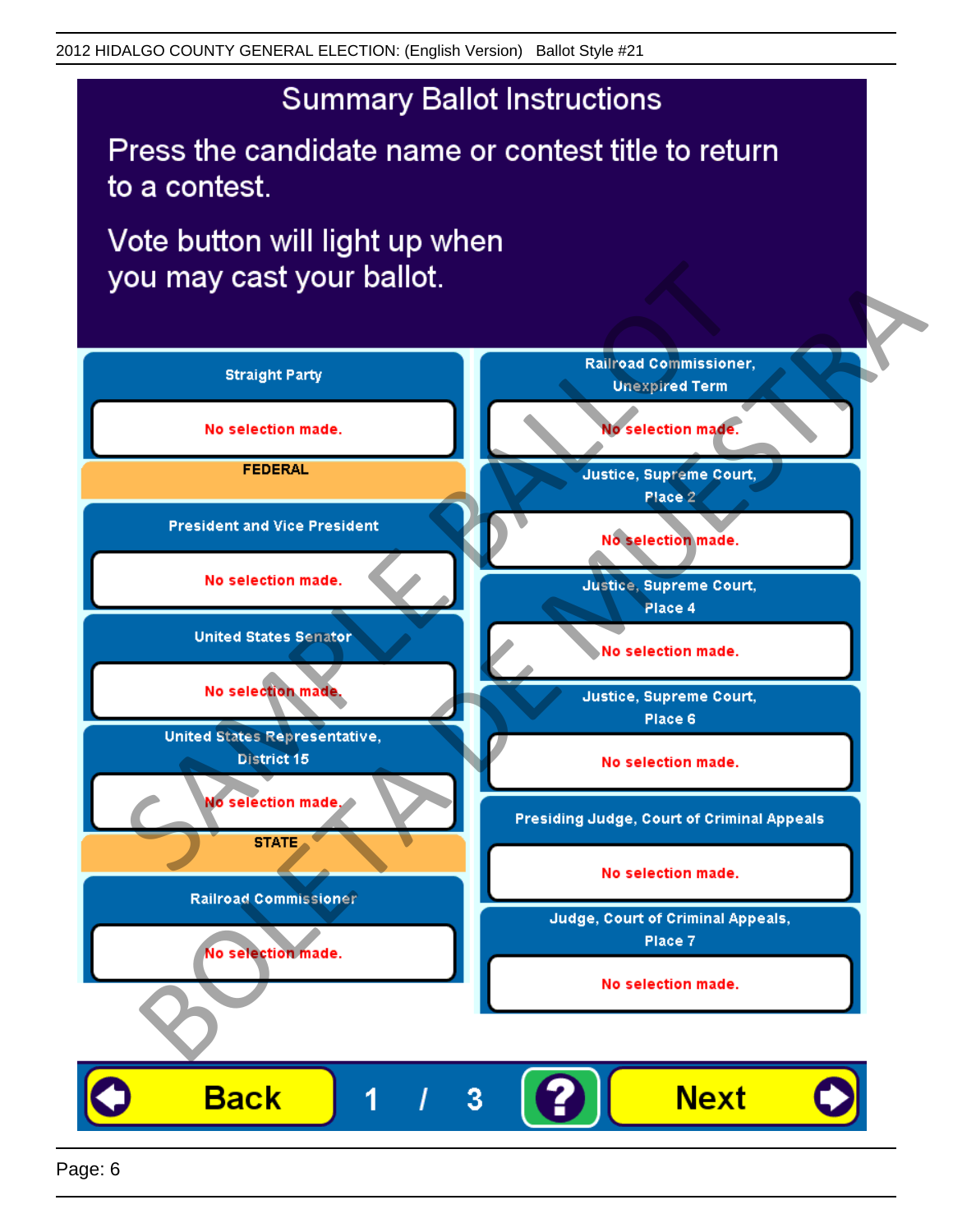# **Summary Ballot Instructions**

Press the candidate name or contest title to return to a contest.

Vote button will light up when



Page: 7